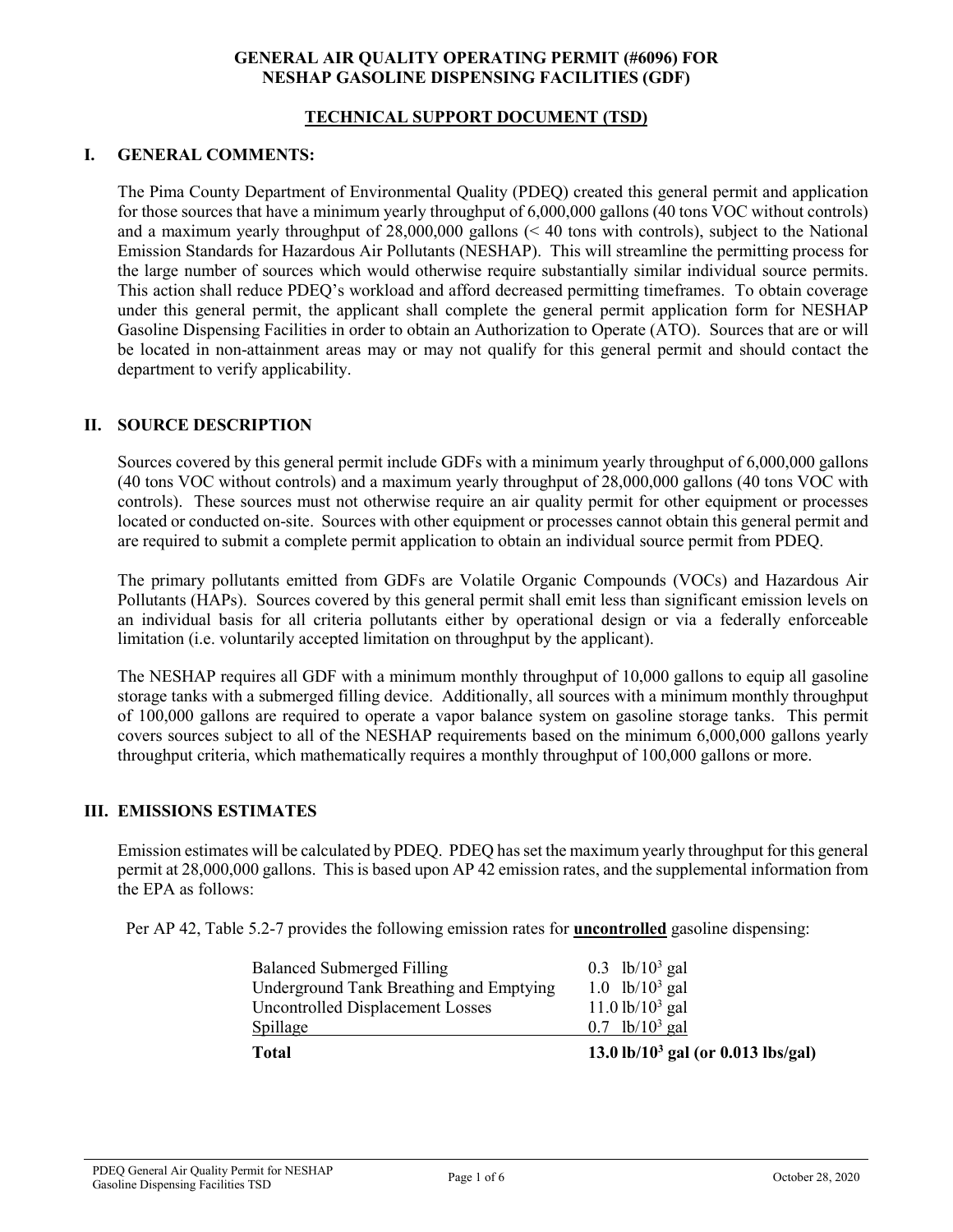Since 1998, vehicle onboard refueling vapor recovery (ORVR) systems, which are demonstrated to achieve a 98% control efficiency for the displacement loss portion of the above emission rates, have been penetrating the national gasoline fueled vehicle fleet such that, as of 2020, it is estimated that 94.3 % of the percentage of gasoline dispensed is controlled through ORVR systems (Ref. Table A-1, EPA Memorandum 'Guidance on Removing State II Gasoline Refueling Vapor Recovery Programs from State Implementation plans, dated August 7, 2012). Taking ORVR control efficiency and the market penetration into account, controlled displacement losses calculate to the following:

| 100%                                              | $= 0.83$ lb/1000 gal                                 |
|---------------------------------------------------|------------------------------------------------------|
| $+$ 5.7% of fleet without ORVR                    | $= 0.63$ lb/1000 gal<br>$= 11,0$ lb/1000 gal x .057  |
| Displacement Losses = $94.3\%$ of fleet with ORVR | $= 11.0$ lb/1000 gal x .02 x .943 = 0.22 lb/1000 gal |

Recalculating the above emission rates with the adjusted displacement losses for ORVR market penetration as of 2020, yields an overall facility emission rate equal to the following:

| 2.83 lb/ $10^3$ gal (or 0.00283 lbs/gal) |
|------------------------------------------|
| 0.7 lb/ $10^3$ gal                       |
| $0.83$ lb/ $10^3$ gal                    |
| 1.0 $lb/10^3$ gal                        |
| 0.3 lb/ $10^3$ gal                       |
|                                          |

The sum of all emissions from any source eligible to operate under this general permit shall be less than the following rates:

| Pollutant        | Emissions (tons/yr) |
|------------------|---------------------|
| NO <sub>X</sub>  | N/A                 |
| CO               | N/A                 |
| $SO_{X}$         | N/A                 |
| <b>VOC</b>       | $<$ 40              |
| $PM_{10}$        | $<$ 1               |
| HAP (individual) | 1.16                |
| HAPs (combined)  | 5.46                |

PDEQ has capped sources eligible for this general permit at 40 tons a year to keep the facility emissions below the significant emissions threshold for VOC.

> 40 tons x  $2000 = 80,000$  lbs 80,000/.00283 lbs/gal = 28.3 million gallons – significant emissions threshold

20 tons  $x2000 = 40,000$  lbs  $40,000/00283$  lbs/gal = 14.1 million gallons – State minor NSR threshold

In actual practice yearly throughputs greater than 28,000,000 gallons, based on a 365-day rolling total, will require a PDEQ individual permit.

PDEQ has calculated the combined HAP emission based upon 11.0% of VOCs for one half of the year and 16.3% VOCs for the other half. Using the average of those, 13.65%, combined HAPS for this permit are 40 tons \* .1365 = 5.46 tpy. In one half of the year, Hexane, the individual HAP with the highest concentration is 4.4%. In the other half of the year, Hexane is 1.4%. Using the average of those at 2.9%, the highest concentration of an individual HAP is 2.61 tpy.  $(0.029 * 40 = 1.16$  tpy)

Based on the above estimates, facilities covered by this General Permit shall be **Class II, Minor, Stationary Sources.**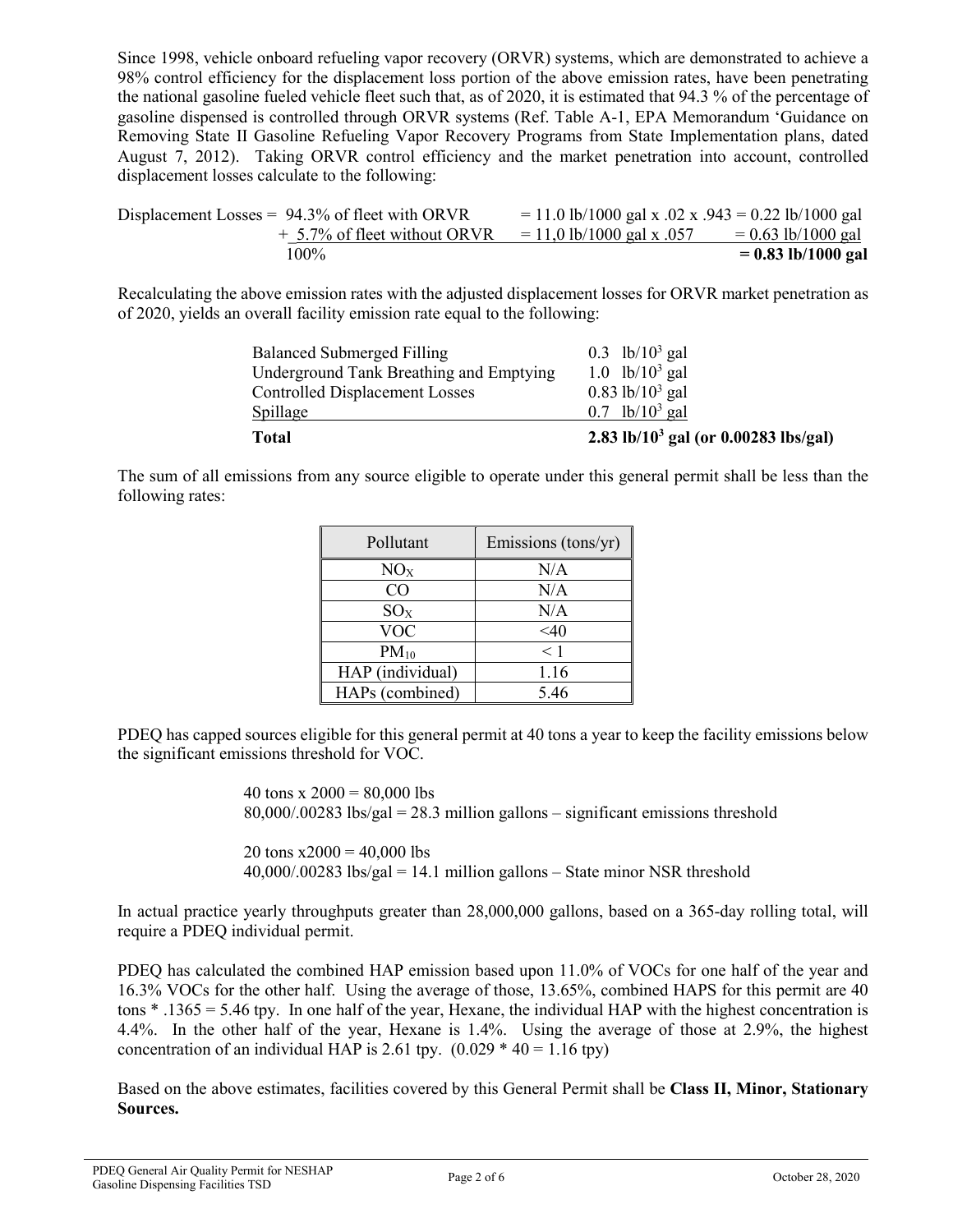## **IV. APPLICABLE REQUIREMENTS**

**A. NESHAP**– Sources are subject to:

40 CFR 63, Subpart CCCCCC

National Emission Standards for Hazardous Air Pollutants for Source Categories: Gasoline Dispensing Facilities

These Standards were promulgated on January 10, 2008, amended on March 7, 2008 and finalized on January 24, 2011. All final and pending amendments have been included in the permit text. Any further updates will be incorporated as PDEQ becomes aware.

- **B. NSPS** (New Source Performance Standards) No NSPS rules apply to GDFs.
- **C. Pima County Code (PCC)**  The following PCC rules apply:

17.13.020 Permit Contents for Class II and Class III permits

#### **V. PERMIT CONTENTS—Specific Conditions**

**A. Applicability** – Gasoline Dispensing Facility which is required to obtain a permit pursuant to Title 17 of the Pima County Code (PCC) 17.11.090.B.2.b.

#### **B. Emissions Limits and Standards**

1. Operational Limitations

| <b>Standard</b>   | <b>Discussion</b>                                                                                                                                                                                                                                                                                                  | <b>Authority</b>                     |
|-------------------|--------------------------------------------------------------------------------------------------------------------------------------------------------------------------------------------------------------------------------------------------------------------------------------------------------------------|--------------------------------------|
| Condition<br>10.a | "Once in, always in," rule for monthly throughput limits. If a<br>Permittee exceeds a throughput threshold, the standards governing<br>that higher throughput will be enforced permanently, despite any<br>subsequent drop below the higher throughput limit. This was added<br>in the revision of the Final Rule. | 40 CFR 63.1111(i)<br>PCC 17.12.190.B |
| Condition<br>10.b | Requirement to seek an individual permit, if any 365-day, rolling<br>total throughput exceeds 28,000,000 gallons. This is the point at<br>which the VOCs exceed the 40 tons per year emissions cap. See<br>calculations in part III of this TSD.                                                                   | PCC 17.11.190.B                      |

#### 2. Air Pollution Controls

| <b>Standard</b>   | <b>Discussion</b>                                                                                                                                                                                  | <b>Authority</b>     |
|-------------------|----------------------------------------------------------------------------------------------------------------------------------------------------------------------------------------------------|----------------------|
| Condition<br>11.a | Requirement to minimize vapor releases by employing measures to<br>minimize spills, employ expeditious cleanup, use gasketed seals and<br>minimize gasoline sent to open waste collection systems. | 40 CFR $63.11116(a)$ |
| Condition<br>11.b | Clarification for portable gasoline tanks filled from the GDF and used<br>to dispense gasoline into engines on-site. Added in amendment of the<br>Final Rule.                                      | 40 CFR $63.11111(i)$ |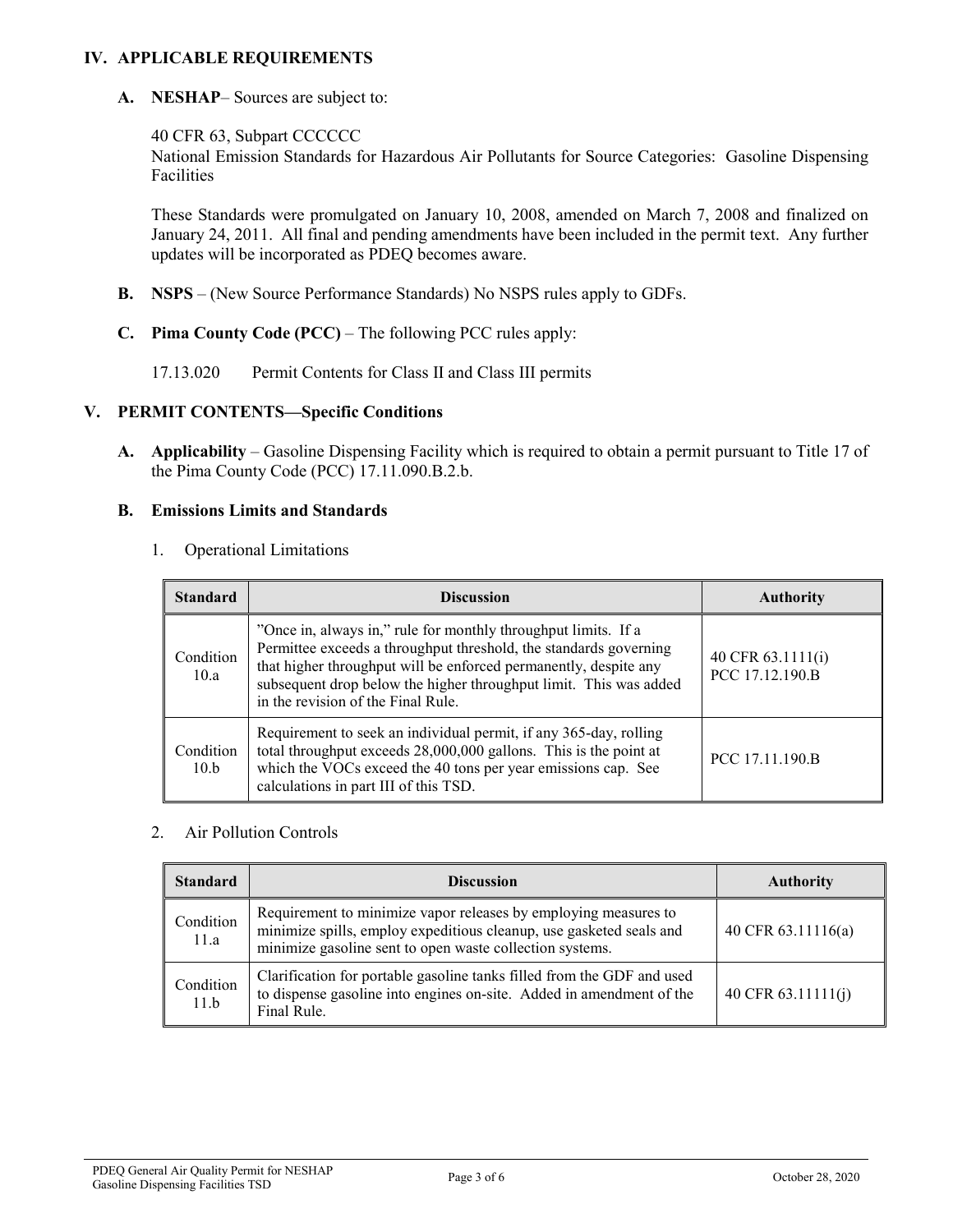| <b>Standard</b>   | <b>Discussion</b>                                                                                                                                                                                                                                                                                                                                                                                                                                                                                                                        | <b>Authority</b>                                                                              |
|-------------------|------------------------------------------------------------------------------------------------------------------------------------------------------------------------------------------------------------------------------------------------------------------------------------------------------------------------------------------------------------------------------------------------------------------------------------------------------------------------------------------------------------------------------------------|-----------------------------------------------------------------------------------------------|
| Condition<br>11.c | Requirement to install submerged filling devices on all gasoline storage<br>tanks greater than 249 gallons. Those installed on or before 11/9/06<br>shall be no more than 12 inches from the bottom of the tank, while<br>those installed after $11/9/06$ must be no more than 6 inches from the<br>bottom. An amendment to the Final Rule allows for submerged pipes<br>not meeting these specifications to be considered if the Permittee can<br>prove the tank's liquid level will always be above the entire opening of<br>the tank. | 40 CFR 63.11117(b)<br>$\&c)$                                                                  |
| Condition<br>11.d | Requirement for sources with monthly throughputs of 100,000 gallons<br>or more, to operate a vapor balance system in compliance with one of<br>three options: adherence to existing enforceable State, local or tribal<br>rules; adherence to a specific list of management practices; or,<br>achievement of a 95% emission reduction                                                                                                                                                                                                    | 40 CFR 63.11118,<br>Table 1 to Subpart<br>CCCCCC.<br>40 CFR 63.6(g),<br>40 CFR 63.11120(b)(1) |

## **C. Monitoring and Recordkeeping Requirements**

# 1. Operational Limitations

| <b>Standard</b>   | <b>Discussion</b>                                                                                                                                                                                                                                                                                          | <b>Authority</b>       |
|-------------------|------------------------------------------------------------------------------------------------------------------------------------------------------------------------------------------------------------------------------------------------------------------------------------------------------------|------------------------|
| Condition<br>12.a | Requirement to operate and maintain the GDF and all associated<br>pollution control equipment and monitoring equipment in a manner<br>consistent with safety and minimizing emissions. Standard operation<br>and maintenance requirement.                                                                  | 40 CFR $63.6(e)(1)(i)$ |
| Condition<br>12.b | Requirement to provide proof of throughput.                                                                                                                                                                                                                                                                | 40 CFR 63.11111 (e)    |
| Condition<br>12.c | Calculation clarification for monthly throughputs. Each day's<br>addition or subtraction of fuel must be added to previous 364 days<br>and the current 365 readings divided by 12. This gives a rolling,<br>monthly throughput updated each day. This was clarified in the<br>additions to the Final Rule. | 40 CFR 63.11132        |

## 2. Air Pollution Controls

| <b>Standard</b>   | <b>Discussion</b>                                                                                                                                                                                  | <b>Authority</b>    |
|-------------------|----------------------------------------------------------------------------------------------------------------------------------------------------------------------------------------------------|---------------------|
| Condition<br>13.a | Requirement to inspect submerged fill devices at least annually. This<br>equipment must be continuously operational to limit a source's<br>potential to emit. This is a PDEQ-specific requirement. | PCC 17.13.020.A.3.c |
| Condition<br>13.b | Requirement to inspect vapor balance systems at least annually. This<br>equipment must be continuously operational to limit a source's<br>potential to emit. This is a PDEQ-specific requirement.  | PCC 17.13.020.A.3.c |

# 3. Recordkeeping

| <b>Standard</b>   | <b>Discussion</b>                                                                                                                                                                                                             | <b>Authority</b>     |
|-------------------|-------------------------------------------------------------------------------------------------------------------------------------------------------------------------------------------------------------------------------|----------------------|
| Condition<br>14.a | Clarification as to when throughput documentation must begin. This<br>was an amendment to the Final Rule.                                                                                                                     | 40 CFR $63.11111(e)$ |
| Condition<br>14.b | Detailed explanation of recorded data required to comply with<br>Conditions 13.a and b of the permit (annual inspections of submerged<br>fill equipment and vapor balance equipment). This is a PDEQ-specific<br>requirement. | PCC 17.13.020.A.3.c  |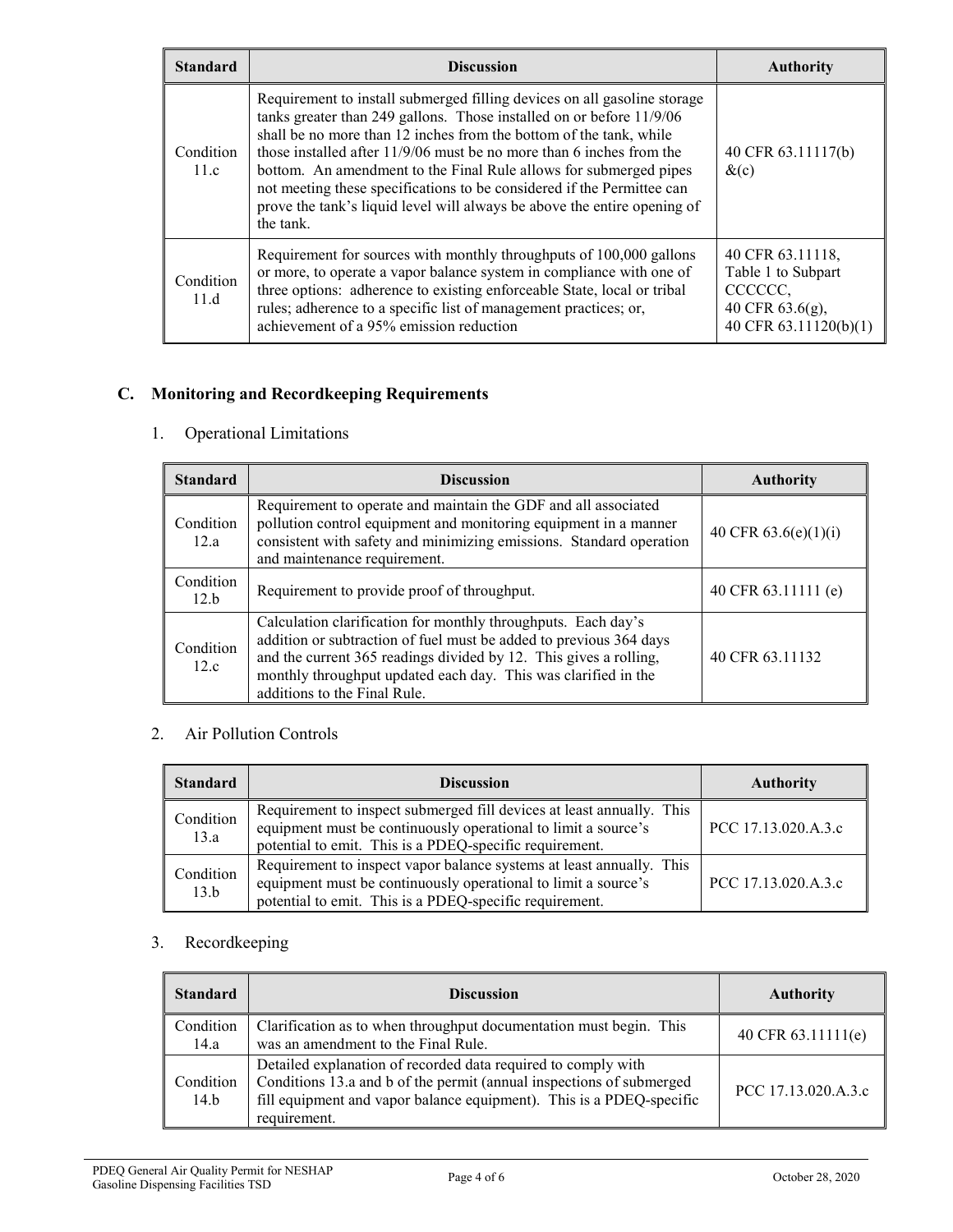| <b>Standard</b>   | <b>Discussion</b>                                                                                                                                     | <b>Authority</b>                        |
|-------------------|-------------------------------------------------------------------------------------------------------------------------------------------------------|-----------------------------------------|
| Condition<br>14.c | Requirement to retain records of testing results performed under $\S 7$ of<br>the Specific Conditions, for 5 years and make available for inspection. | 40 CFR 63.11125 &<br>40 CFR 63.11120(c) |
| Condition<br>14.d | Requirement to maintain all other records demonstrating compliance<br>with permit for 5 years.                                                        | PCC 17.13.020.A.4.b                     |

# **D. Reporting Requirements**

| <b>Standard</b> | <b>Discussion</b>                                                                                                                                                                  | <b>Authority</b>                                    |
|-----------------|------------------------------------------------------------------------------------------------------------------------------------------------------------------------------------|-----------------------------------------------------|
| Condition<br>15 | Requirement to submit a Notification of Performance Test prior to<br>testing required in Codnitions 19 and 20 of the Specific Conditions.                                          | 40 CFR $63.9(e)$<br>40 CFR 63.1124(b)(4)            |
| Condition<br>16 | Requirement to submit a Notification of Compliance Status within 60<br>days of completing required performance testing. Updated in<br>amendment to Final Rule                      | 40 CFR 63.11124(b)(2)<br>& 40 CFR<br>63.9(h)(2)(ii) |
| Condition<br>17 | Requirement to report results of all volumetric efficiency tests,<br>required under section Condition 20 of the Specific Conditions,<br>within 180 of performance test completion. | 40 CFR 63.11126                                     |

# **Reporting Requirements (continued)**

| Standard | <b>Discussion</b>                                                                           | <b>Authority</b> |
|----------|---------------------------------------------------------------------------------------------|------------------|
|          | Condition Requirement to submit completed annual inventory questionnaire<br>when requested. | PCC 17.12.320    |

# **E. Testing Requirements**

| <b>Standard</b>   | <b>Discussion</b>                                                                                                                                                                             | <b>Authority</b>        |
|-------------------|-----------------------------------------------------------------------------------------------------------------------------------------------------------------------------------------------|-------------------------|
| Condition<br>19.a | Requirement to demonstrate equivalency of alternative vapor balance<br>system, operated according to Condition 11.d.iii of the Specific<br>Conditions, to that detailed in Condition 11.d.ii. | 40 CFR 63.11120(b)(1)   |
| Condition<br>19.b | Requirement to determine and document alternative values for leak<br>rates and static pressure requirements under the alternative vapor<br>balance system.                                    | 40 CFR 63.11120(b)(2)   |
| Condition<br>20.a | Requirement to test leak rate and pressure of vapor balance system at<br>installation and every three (3) years thereafter. Test Method via<br>CARB or equivalent.                            | 40 CFR $63.11120(a)(1)$ |
| Condition<br>20.b | Requirement to test static pressure of vapor balance system at<br>installation and every three (3) years thereafter. Test method via<br>CARB or equivalent.                                   | 40 CFR 63.11120(a)(2)   |
| Condition<br>20.c | Deadline requirements for completing initial compliance performance<br>tests. This was added in an amendment to the Final Rule                                                                | 40 CFR 63.11113(e)      |
| Condition<br>21   | Requirement for all testing to be conducted under normal operating<br>conditions                                                                                                              | 40 CFR $63.11120(c)$    |